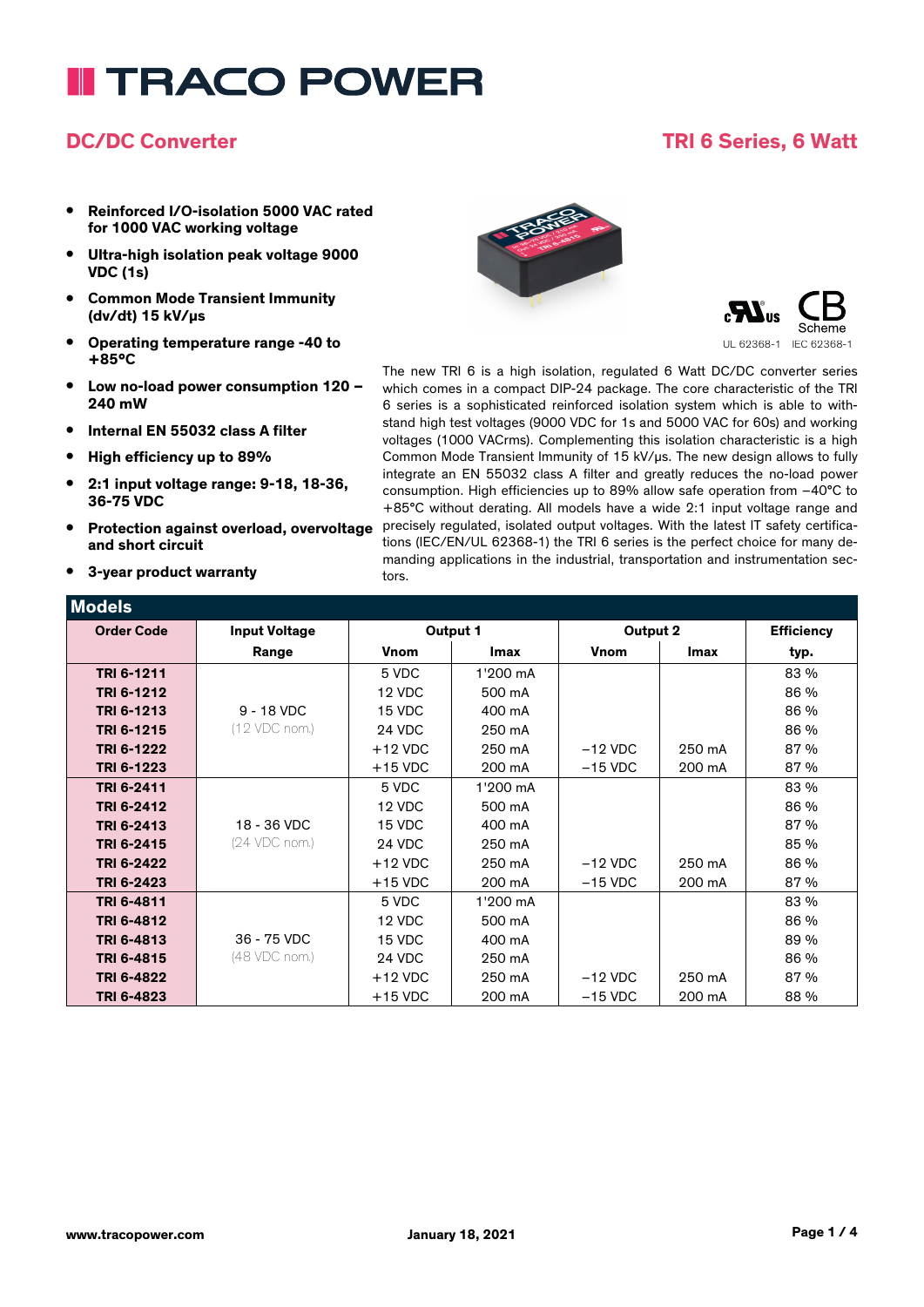## **II TRACO POWER**

| <b>Input Specifications</b> |                |                                   |                                                   |
|-----------------------------|----------------|-----------------------------------|---------------------------------------------------|
| Input Current               | - At no load   | 12 Vin models: <b>10 mA typ.</b>  |                                                   |
|                             |                | 24 Vin models: 8 mA typ.          |                                                   |
|                             |                | 48 Vin models: 5 mA typ.          |                                                   |
|                             | - At full load | 12 Vin models: 583 mA typ.        |                                                   |
|                             |                | 24 Vin models: 291 mA typ.        |                                                   |
|                             |                | 48 Vin models: <b>144 mA typ.</b> |                                                   |
| Surge Voltage               |                |                                   | 12 Vin models: <b>25 VDC max.</b> (1 s max.)      |
|                             |                |                                   | 24 Vin models: <b>50 VDC max.</b> (1 s max.)      |
|                             |                |                                   | 48 Vin models: <b>100 VDC max.</b> (1 s max.)     |
| Under Voltage Lockout       |                | 12 Vin models: 8 VDC typ.         |                                                   |
|                             |                | 24 Vin models: 16 VDC typ.        |                                                   |
|                             |                | 48 Vin models: <b>34 VDC typ.</b> |                                                   |
| Recommended Input Fuse      |                |                                   | (The need of an external fuse has to be assessed) |
|                             |                |                                   | in the final application.)                        |
| Input Filter                |                |                                   | Internal Pi-Type                                  |

| <b>Output Specifications</b>     |                                               |                                         |                                            |
|----------------------------------|-----------------------------------------------|-----------------------------------------|--------------------------------------------|
| <b>Voltage Set Accuracy</b>      |                                               |                                         | $±1\%$ max.                                |
| Regulation                       | - Input Variation (Vmin - Vmax)               | single output models: 0.5% max.         |                                            |
|                                  |                                               | dual output models: 0.5% max.           |                                            |
|                                  | - Load Variation ( $0 - 100\%$ )              | single output models: 0.5% max.         |                                            |
|                                  |                                               |                                         | dual output models: 1% max. (Output 1)     |
|                                  |                                               |                                         | 1% max. (Output $2$ )                      |
|                                  | - Voltage Balance                             | dual output models: 2% max.             |                                            |
|                                  | (symmetrical load)                            |                                         |                                            |
|                                  | - Cross Regulation<br>(25% / 100% asym. load) | dual output models: 5% max.             |                                            |
| <b>Ripple and Noise</b>          | - 20 MHz Bandwidth                            |                                         | 70 mVp-p max. $(w / 1 \mu F$ MLCC)         |
| Capacitive Load                  | - single output                               |                                         | 5 Vout models: 1'500 µF max.               |
|                                  |                                               | 12 Vout models: 260 µF max.             |                                            |
|                                  |                                               | 15 Vout models: 210 µF max.             |                                            |
|                                  |                                               | 24 Vout models: 75 µF max.              |                                            |
|                                  | - dual output                                 | 12 / -12 Vout models: 150 / 150 µF max. |                                            |
|                                  |                                               | 15 / -15 Vout models: 110 / 110 µF max. |                                            |
| Minimum Load                     |                                               |                                         | Not required                               |
| <b>Temperature Coefficient</b>   |                                               |                                         | $\pm 0.01$ %/K max.                        |
| Start-up Time                    |                                               |                                         | 30 ms max.                                 |
| <b>Short Circuit Protection</b>  |                                               |                                         | Continuous, Automatic recovery             |
| <b>Output Current Limitation</b> |                                               |                                         | 150% typ. of lout max.                     |
| <b>Transient Response</b>        | - Response Deviation                          |                                         | 5% max. (75% to 100% Load Step)            |
|                                  | - Response Time                               |                                         | <b>300 us typ.</b> (75% to 100% Load Step) |
|                                  |                                               |                                         |                                            |
| <b>Safety Specifications</b>     |                                               |                                         |                                            |
| <b>Safety Standards</b>          | - IT / Multimedia Equipment                   |                                         | EN 62368-1                                 |
|                                  |                                               |                                         | IEC 62368-1                                |
|                                  |                                               |                                         | $H = 20260 +$                              |

|                           | UL 62368-1                       |
|---------------------------|----------------------------------|
| - Certification Documents | www.tracopower.com/overview/tri6 |
| <b>Pollution Degree</b>   | PD <sub>2</sub>                  |
| Over Voltage Category     | OVC II                           |

All specifications valid at nominal voltage, full load and +25°C after warm-up time unless otherwise stated.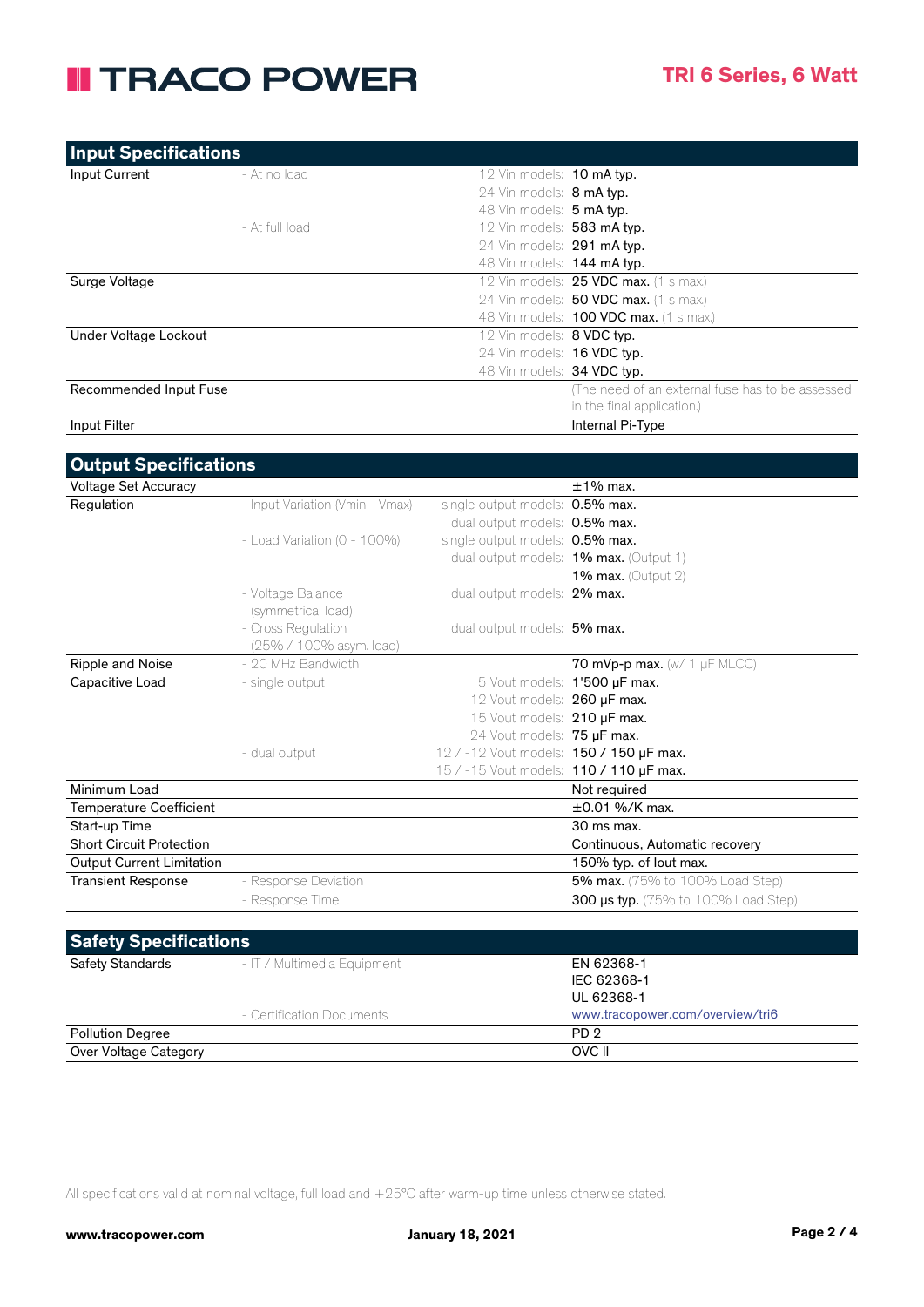## **II TRACO POWER**

| <b>EMC Specifications</b>                                      |                                 |                                                                        |
|----------------------------------------------------------------|---------------------------------|------------------------------------------------------------------------|
| <b>EMI Emissions</b>                                           | - Conducted Emissions           | EN 55032 class A (internal filter)                                     |
|                                                                |                                 | EN 55032 class B (with external filter)                                |
|                                                                |                                 | FCC Part 15 class A (internal filter)                                  |
|                                                                | - Radiated Emissions            | EN 55032 class A (with external filter)                                |
| <b>EMS Immunity</b>                                            |                                 | External filter proposal: www.tracopower.com/overview/tri6             |
|                                                                | - Electrostatic Discharge       | EN 55024 (IT Equipment)<br>Air: EN 61000-4-2, ±15 kV, perf. criteria A |
|                                                                |                                 | Contact: EN 61000-4-2, ±8 kV, perf. criteria A                         |
|                                                                | - RF Electromagnetic Field      | EN 61000-4-3, 10 V/m, perf. criteria A                                 |
|                                                                | - EFT (Burst) / Surge           | EN 61000-4-4, ±2 kV, perf. criteria A                                  |
|                                                                |                                 | EN 61000-4-5, ±2 kV, perf. criteria A                                  |
|                                                                |                                 | Ext. input component: 12 Vin models: KY 560 µF / 50 V                  |
|                                                                |                                 | 24 Vin models: KY 470 µF / 50 V                                        |
|                                                                |                                 | 48 Vin models: KY 330 µF / 100 V                                       |
|                                                                | - Conducted RF Disturbances     | EN 61000-4-6, 10 Vrms, perf. criteria A                                |
|                                                                | - PF Magnetic Field             | Continuous: EN 61000-4-8, 100 A/m, perf. criteria A                    |
|                                                                |                                 |                                                                        |
| <b>General Specifications</b>                                  |                                 |                                                                        |
| <b>Relative Humidity</b>                                       |                                 | 95% max. (non condensing)                                              |
| <b>Temperature Ranges</b>                                      | - Operating Temperature         | $-40^{\circ}$ C to +95°C                                               |
|                                                                | - Case Temperature              | $+105^{\circ}$ C max.                                                  |
|                                                                | - Storage Temperature           | $-50^{\circ}$ C to $+125^{\circ}$ C                                    |
| <b>Power Derating</b>                                          | - High Temperature              | 5 %/K above 85°C                                                       |
| Cooling System                                                 |                                 | Natural convection (20 LFM)<br>5'000 m max.                            |
| <b>Altitude During Operation</b><br><b>Switching Frequency</b> |                                 | 330 kHz typ. (PWM)                                                     |
| Insulation System                                              |                                 | Reinforced Insulation                                                  |
| Working Voltage (rated)                                        |                                 | 1'000 VAC                                                              |
| <b>Isolation Test Voltage</b>                                  | - Input to Output, 60 s         | 5'000 VAC                                                              |
|                                                                | - Input to Output, 1 s          | 9'000 VDC                                                              |
| <b>Isolation Resistance</b>                                    | - Input to Output, 500 VDC      | 10'000 MΩ min.                                                         |
| <b>Isolation Capacitance</b>                                   | - Input to Output, 100 kHz, 1 V | 40 pF max.                                                             |
| <b>Common Mode Transient</b>                                   |                                 | 15 kV/µs min.                                                          |
| Immunity                                                       |                                 |                                                                        |
| Reliability                                                    | - Calculated MTBF               | 4'612'000 h (MIL-HDBK-217F, ground benign)                             |
| <b>Housing Material</b>                                        |                                 | Plastic (UL 94 V-0 rated)                                              |
| <b>Pin Material</b>                                            |                                 | Copper Alloy (C6801)                                                   |
| <b>Pin Foundation Plating</b>                                  |                                 | Nickel $(2 - 4 \mu m)$                                                 |
| Pin Surface Plating                                            |                                 | Tin $(3 - 5 \mu m)$ , matte                                            |
| <b>Soldering Profile</b>                                       |                                 | <b>Wave Soldering</b>                                                  |
|                                                                |                                 | 260°C / 10 s max.                                                      |
| <b>Connection Type</b><br>Weight                               |                                 | THD (Through-Hole Device)<br>15.5 <sub>g</sub>                         |
| Environmental Compliance - REACH Declaration                   |                                 | www.tracopower.com/info/reach-declaration.pdf                          |
|                                                                |                                 | REACH SVHC list compliant                                              |
|                                                                |                                 | REACH Annex XVII compliant                                             |
|                                                                | - RoHS Declaration              | www.tracopower.com/info/rohs-declaration.pdf                           |
|                                                                |                                 | Exemptions: 7a                                                         |
|                                                                |                                 |                                                                        |

### **Supporting Documents**

Overview Link (for additional Documents) www.tracopower.com/overview/tri6

All specifications valid at nominal voltage, full load and +25°C after warm-up time unless otherwise stated.